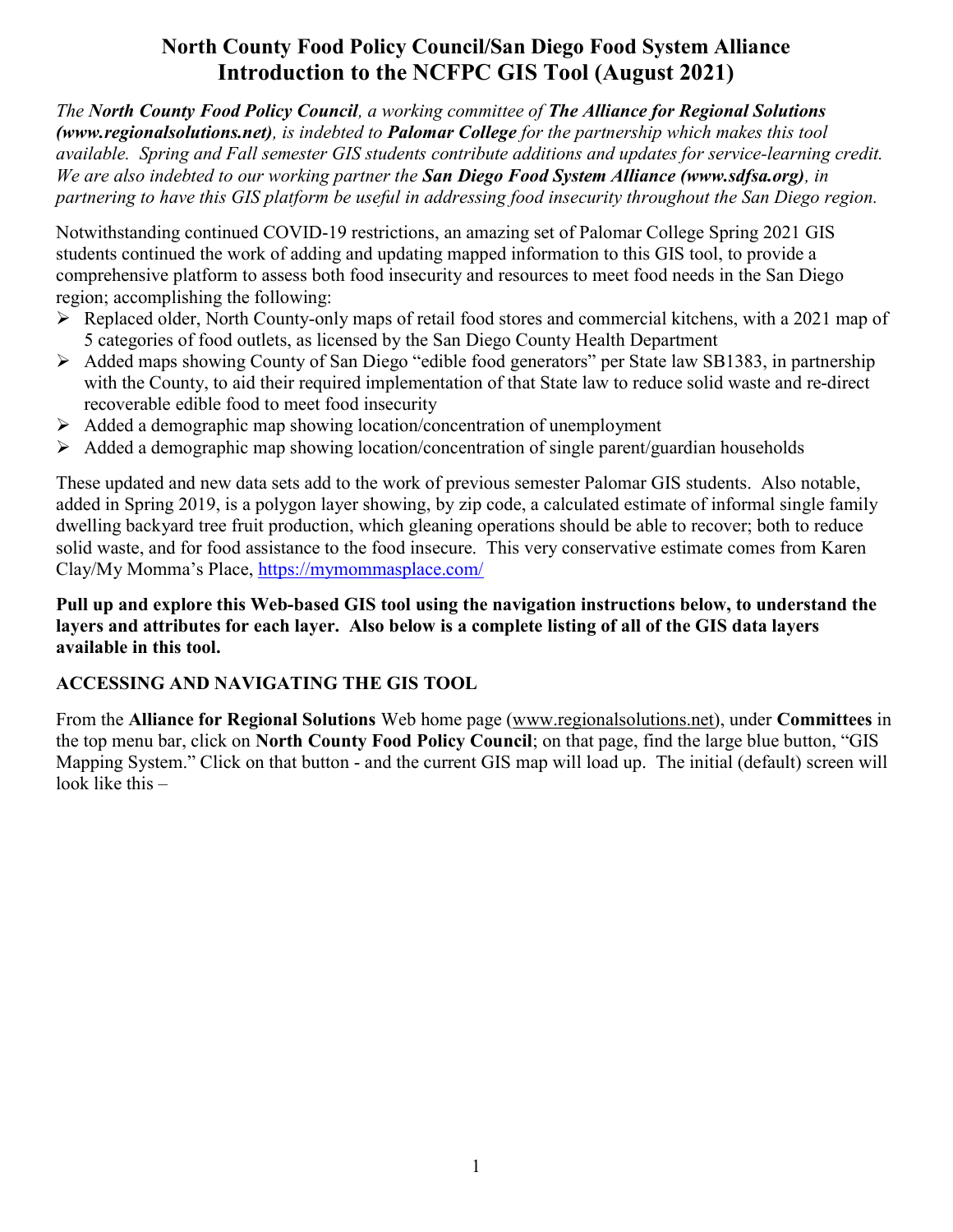

This is the initial, "default" load-up of this tool. Only some of the available data layers are active/displayed; YOU have the ability of turning off and on different layers, explained below. The default layers currently are cities' potentially recoverable food data. On the left-hand, "legend" side of the screen, is the explanation of symbols of the active layers. (You can scroll up and down to see the legends for all active layers.) On the righthand side is the map the display of the active layers.

The legend explains each currently-active GIS layer. The legend describes what each type of layer is, with their different symbols and colors on the map. Again, you can turn on and off all of the different layers, for different comparisons between items. (For example, you may want to see the location and adjacency of nonprofit food assistance agencies/programs, and schools, or faith centers, for partnership opportunities.) Each of the layers displayed on the map are points, or lines, or areas (polygons) on the map.

In the very left upper-hand corner, note that "details" is underlined. To the right of "details" is "basemap." You can click on this button to bring up choices of different underlying basemaps, depending on your desires/needs. Play with this to see what may work best for you at any time!

 $\triangleright$  Not yet active in the default map are additional layers; many are polygons (areas). In addition to city boundaries (very useful to see resources in specific jurisdictions), other polygon layers are displays of backyard gleaning potential, community areas by concentrations of several demographic (population) characteristics, indicators of potential food insecurity: poverty, Hispanic population, older age, younger age, households receiving SNAP (food stamps), single parent/guardian households. There is also a polygon layer of federallydefined food insecurity. (The Food Policy Council's initial work confirmed that these population demographics are associated with food insecurity.) Again, YOU have the capability of turning on and off these demographic indicators (see following).

On the right-hand side of the screen is the map of active layers. Three things:

- If you mouse-click right on top of any one of the point, line or polygon symbols, information details ("attributes") of that one item will show on the screen. Play with this to see what information is available here on each type of item in each layer.
- If you go to an area of the map without any symbol, mouse-click and hold, you can move the map around to different community areas.
- In the upper-left hand corner of the map, are buttons allowing you to zoom in, and zoom out. You can zoom out to see the whole state or country; and you can zoom way, way in to any particular location.
- $\triangleright$  Finally, here's how to turn on and off the different data layers: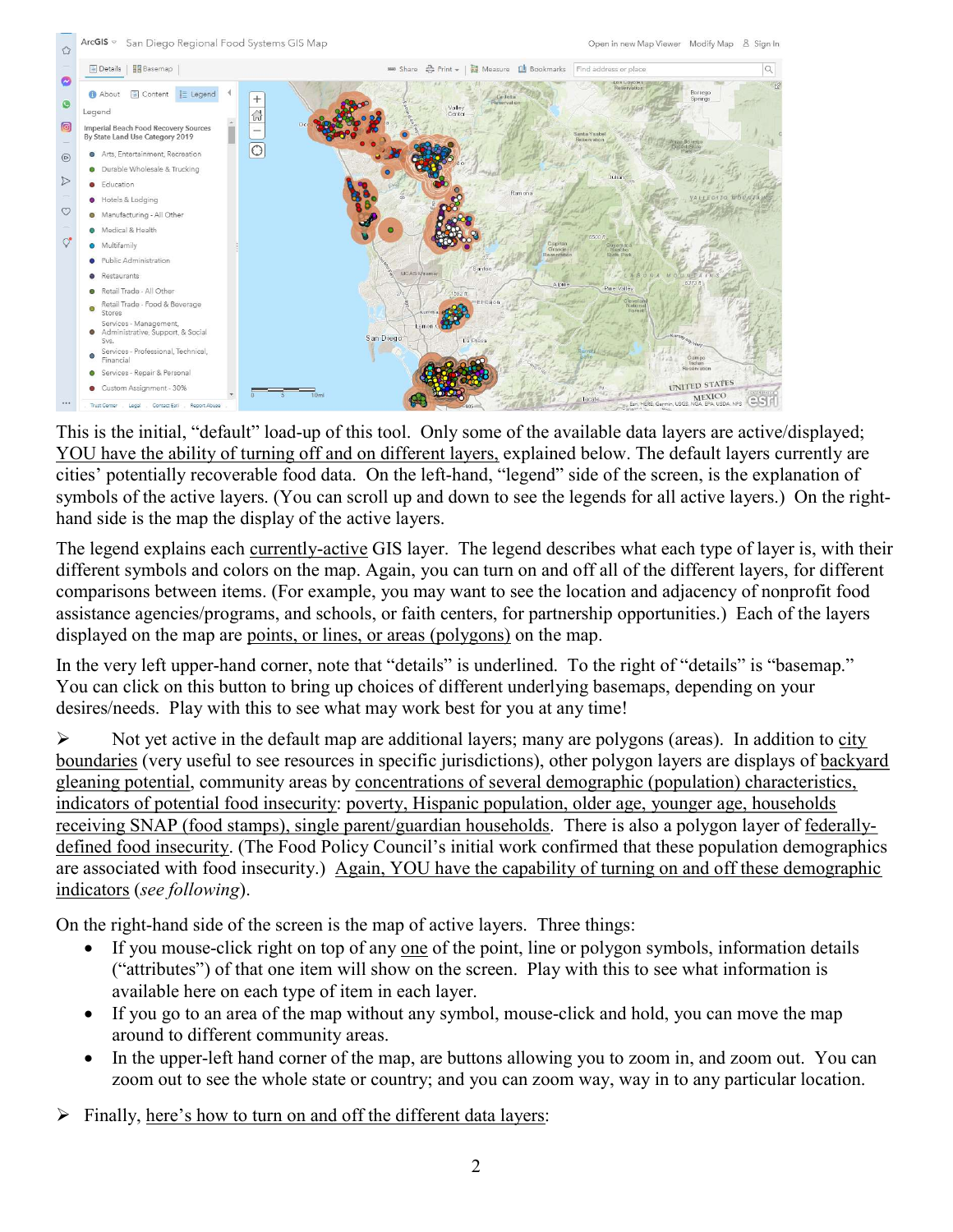Back on the left-hand side of the screen toward the top, note that "Legend" is highlighted and active.

- Mouse click on "Content" button right next to Legend. Note that the left-hand side now changes, and you can click to check on, or check off, any one of the layers included in this GIS map. Those layers active by default are already checked; others are not checked, and you can activate them.
- Among the layers are ten demographic items, concentrations of:
	- o Hispanic population;
	- o Black population;
	- o people below 18 years;
	- o people 65 years and older;
	- o two different displays of poverty, by absolute numbers in any polygon, and by percentage of total population in a polygon;
	- o food insecurity;
	- o Households receiving SNAP (food stamp) assistance
	- o Unemployment
	- o Single parent/guardian households
- Normally, you will want to have only one of these polygon layers active at any time, as the overlapping colors will be confusing. Note that for any of these demographics, the darker the color of the polygon, the higher the concentration; so that darker colors are concentrations of persons potentially foodinsecure. The legend display will tell you the concentration for any color. For most of these layers, the polygons are census block groups; polygons for the USDA food insecurity layer are census tracts.

There are also other polygon layers showing census tract boundaries, and cities' boundaries; and the polygon layer showing backyard gleaning potential by zip codes. Besides all these polygon displays are point and line data layers – all described below. Again, turn on and off to see single items, or compare multiple items with each other.

This is a good beginning for exploring the North County Food Policy Council GIS map, care of Palomar College and the San Diego Food System Alliance. Below is a complete listing of all of the data layers available in this tool. There is much more information/functionality in this Web tool, which you are free to explore!

## EXISTING NCFPC GIS DATA LAYERS (as of August 2021) except where noted, all of these cover the full San Diego County region

## Polygon layers:

- Estimate of potential for gleaning backyard tree produce, by zip code
- Concentration of food insecurity (US Census/USDA defined), % of population, in census tracts
- Concentration of poverty, % of population, in census block groups
- Concentration of poverty, absolute numbers of persons, in census block groups
- Concentration of older age, 65+, absolute numbers, in census block groups
- Concentration of young age, 18 and under, absolute numbers, in census block groups
- Concentration of ethnicity Hispanic, absolute numbers, in census block groups
- Concentration of racial group Black, absolute numbers, in census block groups
- Concentration of households receiving SNAP food assistance, absolute numbers, in census block groups
- Concentration of numbers of persons unemployed, census block groups (2019)
- Numbers of single parent or guardian households, differentiated by single women and single men, in census block groups
- Municipal boundaries, all cities in region and County unincorporated
- U.S. Census tracts, boundary outlines

Line layers: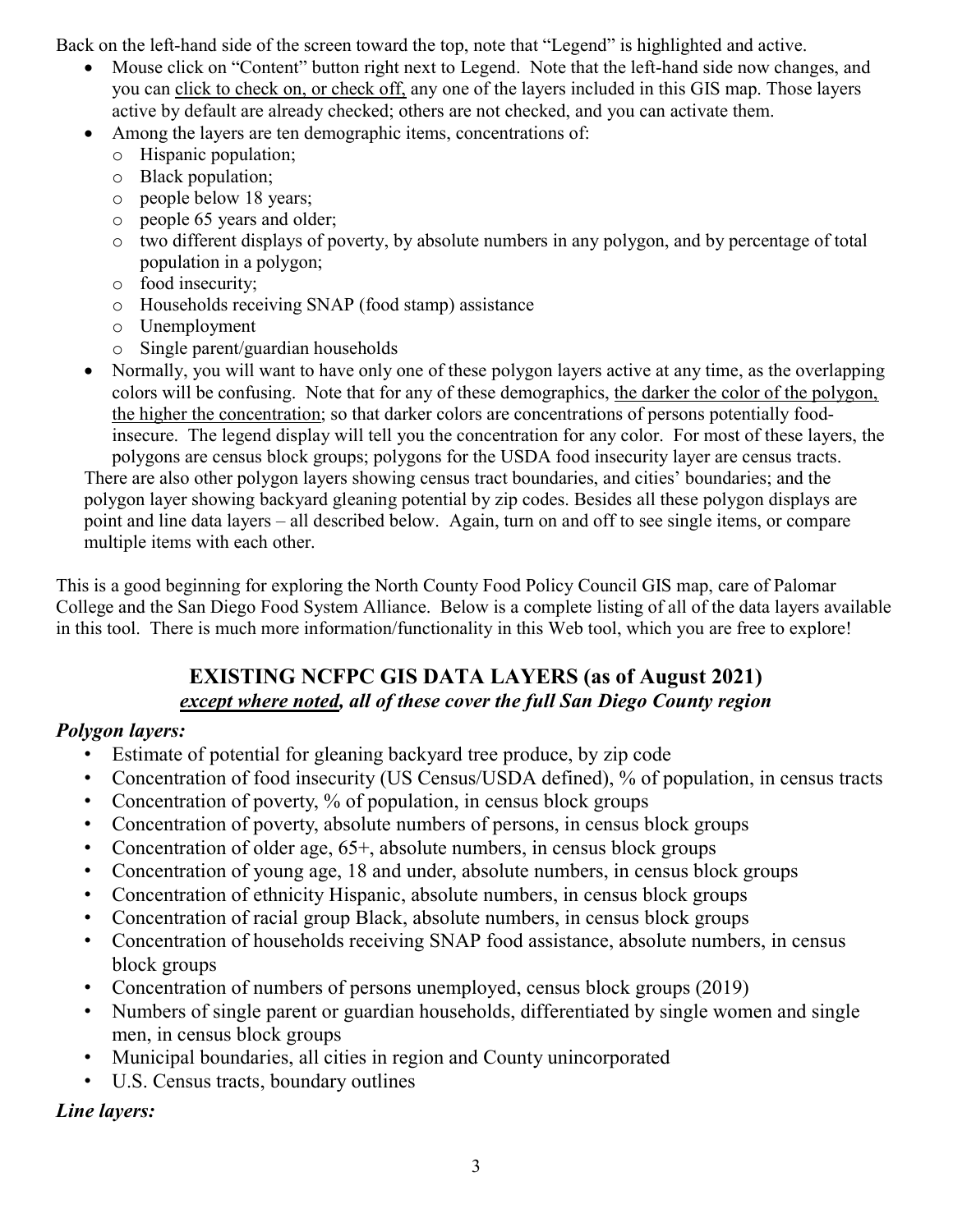• Public transit, full County region: routes by type (also see point layers: stations/stops, and  $\frac{1}{4}$ mile access)

# Point layers:

- Comprehensive food outlets by type; 5 categories, as licensed by County Health 2021
- Food agencies/programs which partner with San Diego Food Bank; red circles, the larger the circle the greater the total volume of food that agency/program received for public distribution from the Food Bank in 2020
- Food agencies/programs which partner with Feeding San Diego; light purple circles, the larger the circle the greater the total volume of food that agency/program received for public distribution from Feeding SD in 2020
- Public school based Summer meal programs, 2019
- Nonprofit public school partners: public schools which partner with food agencies' specific programs (Feeding San Diego, San Diego Food Bank, Vista Teen Outreach, Provisions Relief Team, Got Your Back, Respect Project/Sheriff's Dept.) for food assistance to students/families; the larger the circle the greater the total volume of foods that school-based program distributed in 2016
- Public schools County wide, by type (elementary, middle, high school, charter, alternative, continuation, special education, County community, K-12)
- Farmers markets, full County region, 2020
- County of San Diego unincorporated, SB1383 commercial edible food generators, by business type
- County of San Diego unincorporated, SB1383 commercial edible food generators, by SB1383 Tier 1 and Tier 2
- City of Imperial Beach, AB 1826/SB 1383 generators of potentially recoverable food, by type of generator, 2020
- City of Imperial Beach, AB 1826/SB 1383 generators of potentially recoverable food, by volume of food waste, 2020
- City of Poway, AB 1826/SB 1383 generators of potentially recoverable food, by type of generator, 2019
- City of Poway, AB 1826/SB 1383 generators of potentially recoverable food, by volume of food waste, 2019
- City of Encinitas, AB 1826/SB 1383 generators of potentially recoverable food, by type of generator, 2019
- City of Encinitas, AB 1826/SB 1383 generators of potentially recoverable food, by volume of food waste, 2019
- City of Solana Beach, AB 1826/SB 1383 generators of potentially recoverable food, by type of generator, 2019
- City of Solana Beach, AB 1826/SB 1383 generators of potentially recoverable food, by volume of food waste, 2019
- City of Chula Vista, AB 1826/SB 1383 generators of potentially recoverable food, by type of generator, 2019
- City of Chula Vista, AB 1826/SB 1383 generators of potentially recoverable food, by volume of food waste, 2019
- City of Del Mar, AB 1826/SB 1383 generators of potentially recoverable food, by type of generator, 2018
- City of Del Mar, AB 1826/SB 1383 generators of potentially recoverable food, by volume of food waste, 2018